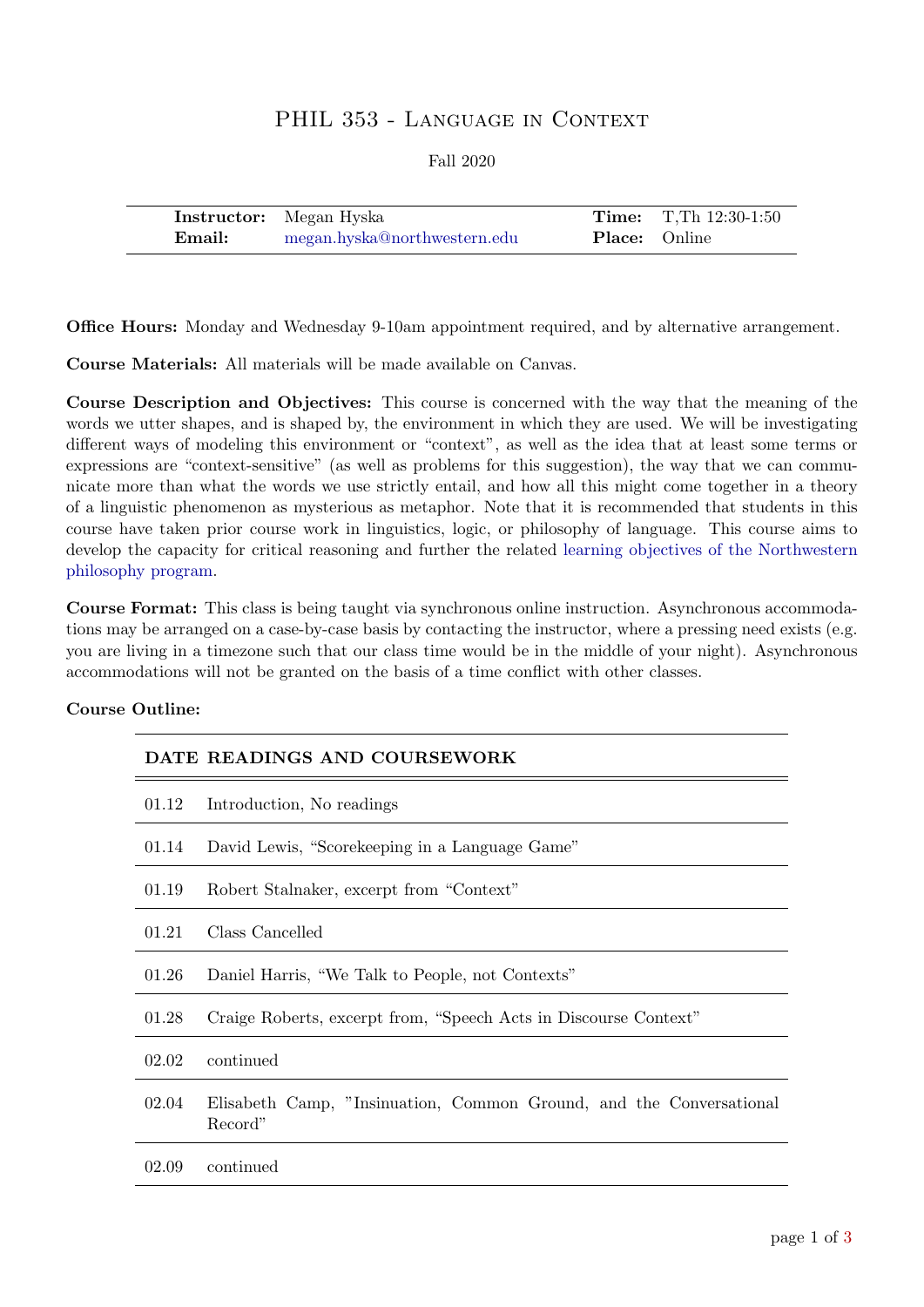| 02.11 | David Kaplan, excerpt from "Demonstratives"                                                                                          |
|-------|--------------------------------------------------------------------------------------------------------------------------------------|
| 02.16 | continued                                                                                                                            |
| 02.18 | Marga Reimer, "Demonstratives, Demonstrations, and Demonstrata"                                                                      |
| 02.23 | Keith DeRose, "Contextualism and Knowledge Attributions"                                                                             |
| 02.25 | continued                                                                                                                            |
| 03.02 | Herman Cappelen and Ernie Lepore, excerpt from "Insensitive Semantics: A<br>Defense of Semantic Minimalism and Speech Act Pluralism" |
| 03.04 | continued                                                                                                                            |
| 03.09 | Donald Davidson, "What Metaphors Mean"t                                                                                              |
| 03.11 | continued                                                                                                                            |

### Grade breakdown:

- Final Paper 40%
- Weekly Problem Sets 45%
- Participation 15%

#### Assignments:

#### Problem Sets

Rather than having a traditional midterm exam, this class will examine your grasp of the last week's material through problem sets that will be posted by 5pm every Friday (starting 01.22) and which are due by 12 on Tuesday. Problem sets should be completed by yourself, without collaboration from other students in the class.

#### Final Paper

A final 2000-2500 word paper is due March 15th, 11:59 pm. Suggested paper topics will be handed out by February 11th. Undergraduates are welcome to choose one of these or meet with the instructor to propose a different topic.

Any enrolled graduate students should write a longer (3000 word+) paper. They will be assigned a different topic than those listed for undergraduates, in conversation with instructor.

All students will hand in an outline of their final paper by 02.25, and will be responsible for completing a peer-review of a fellow student's outline (which will be assigned to you) by 03.04. The quality of your peer review will make up 10% of your Final Paper grade.

#### Attendance and Participation:

• Unless you make alternative arrangements with the instructor (see below), this is a synchronous class, requiring your attendance and participation 12:30-1:50 every Tuesday and Thursday.